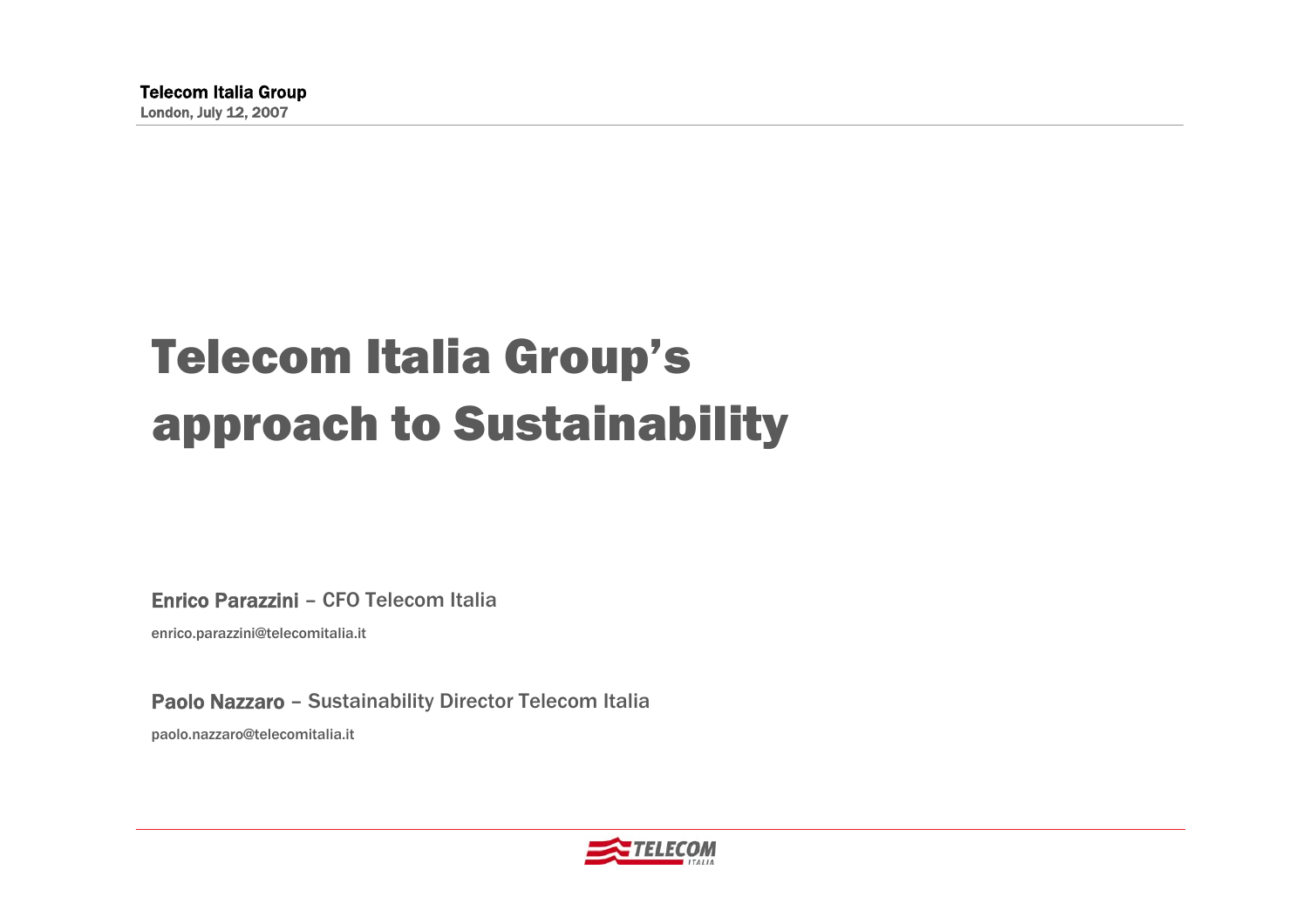# Safe Harbour

These presentations contain statements that constitute forward-looking statements within the meaning of the Private Securities Litigation Reform Act of 1995. These statements appear in a number of places in this presentation and include statements regarding the intent, belief or current expectations of the customer base, estimates regarding future growth in the different business lines and the global business, market share, financial results and other aspects of the activities and situation relating to the Company. Such forward looking statements are not guarantees of future performance and involve risks and uncertainties, and actual results may differ materially from those in the forward looking statements as a result of various factors.

Analysts are cautioned not to place undue reliance on those forward looking statements, which speak only as of the date of this presentation. Telecom Italia Spa undertakes no obligation to release publicly the results of any revisions to these forward looking statements which may be made to reflect events and circumstances after the date of this presentation, including, without limitation, changes in Telecom Italia Spa business or acquisition strategy or to reflect the occurrence of unanticipated events. Analysts and investors are encouraged to consult the Company's Annual Report on Form 20-F as well as periodic filings made on Form 6-K, which are on file with the United States Securities and Exchange Commission.

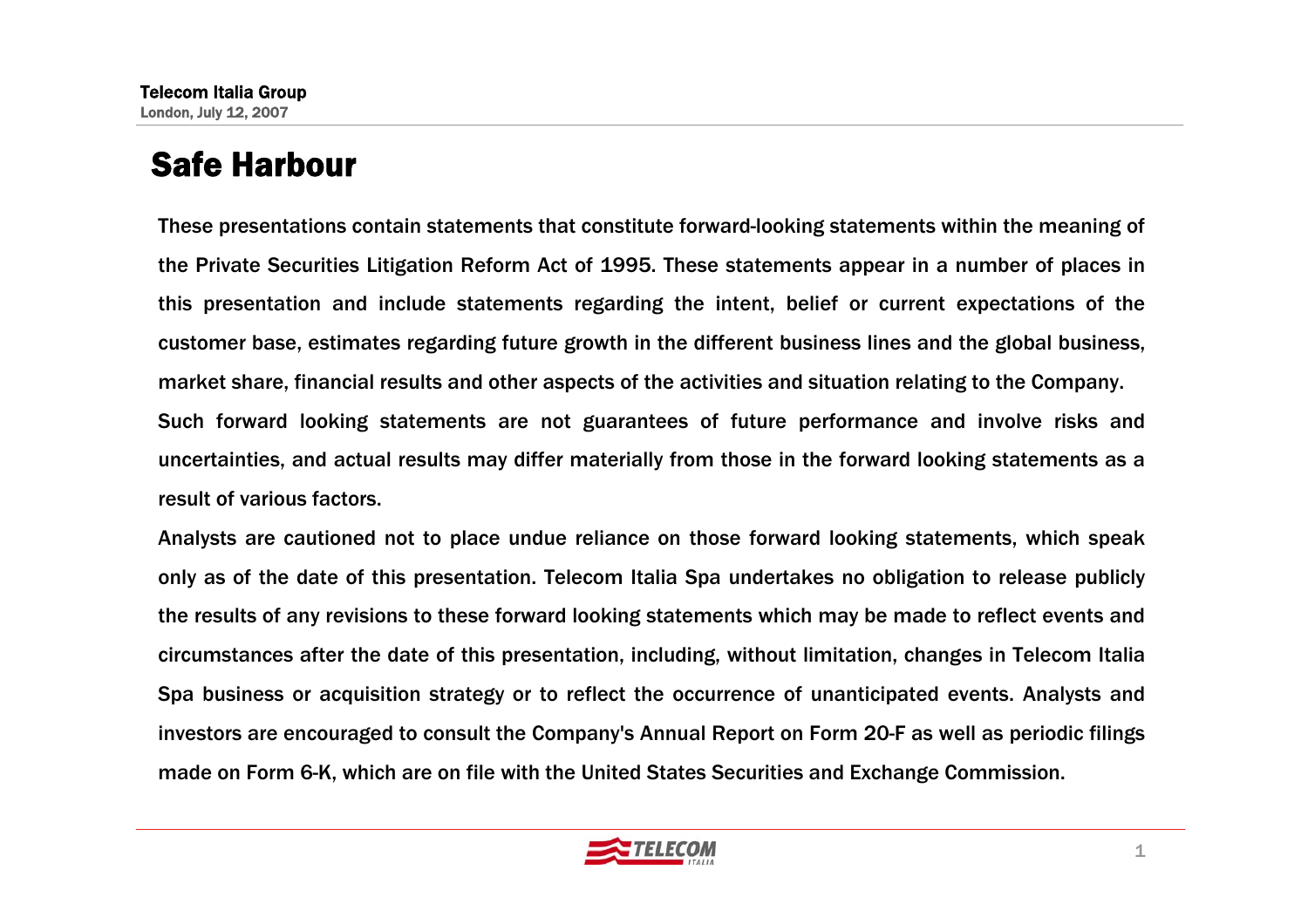#### Agenda

▶ Telecom Italia Group 1Q'07 financial results and operating targets

▶ Telecom Italia Group's approach to Sustainability

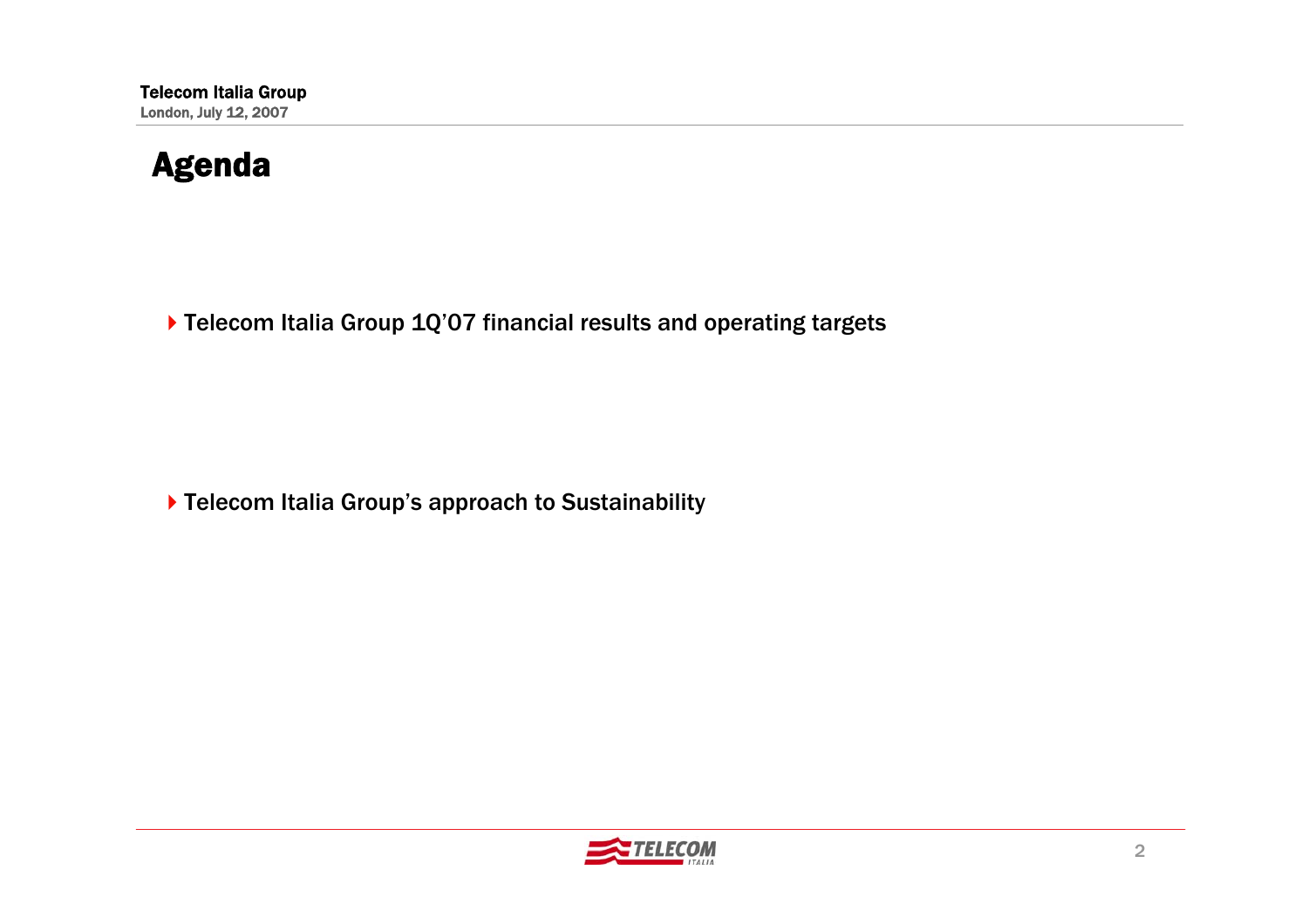# TI Group: key financial results

|                                        | 10 '07<br>reported | YoY<br>reported                  | YoY<br>Organic* | 2007<br><b>Organic Target*</b>                                    | <b>Highlights</b>                                                                                                  |
|----------------------------------------|--------------------|----------------------------------|-----------------|-------------------------------------------------------------------|--------------------------------------------------------------------------------------------------------------------|
| <b>Revenues</b>                        | 7,540              | $+0.8%$                          | $+1.1%$         | $+1.0\% / +2.0\%$                                                 |                                                                                                                    |
| <b>Ebitda</b>                          | 3,154              | $-4.3%$                          | $-3.9%$         |                                                                   | Group results fully on track with '07 targets'                                                                     |
| Ebitda margin                          | 41.8%              | $-2.2pp$                         | $-2.2$ pp       | $-2.5$ pp / $-2.0$ pp                                             | ▶ Strengthened competitive position across all<br>business                                                         |
| <b>Ebit</b>                            | 1,763              | $-11.1%$                         | $-6.3%$         |                                                                   |                                                                                                                    |
| Ebit margin                            | 23.4%              | $-3.1$ pp                        | $-1.9pp$        | $-3.0$ pp / $-2.5$ pp                                             | ▶ Strong performance of International Business<br>$(+36\%$ organic top line growth yoy)**                          |
| <b>Net Income</b><br>(post minorities) | 775                | $+4.2%$                          |                 |                                                                   | $\blacktriangleright$ Industry prime profitability confirmed                                                       |
| Capex                                  | 1,160              | $+135$                           |                 |                                                                   | $\blacktriangleright$ Investments to maintain the technological<br>leadership in Italy and develop coverage abroad |
| <b>Net Debt</b>                        | 37,182             | $-0.1$ bin<br>vs. YE '06 $\cdot$ |                 | Net Debt/Ebitda<br>$3x$                                           | Deleveraging process as a priority                                                                                 |
|                                        |                    |                                  |                 | After the cash out of €669 mln for<br>the AOL Germany acquisition |                                                                                                                    |

*\* Excluding changes in consolidation area, exchange rate impact and other non organic items*

*\*\* Aggregate figures of European Projects, Brazil mobile and Bolivia*

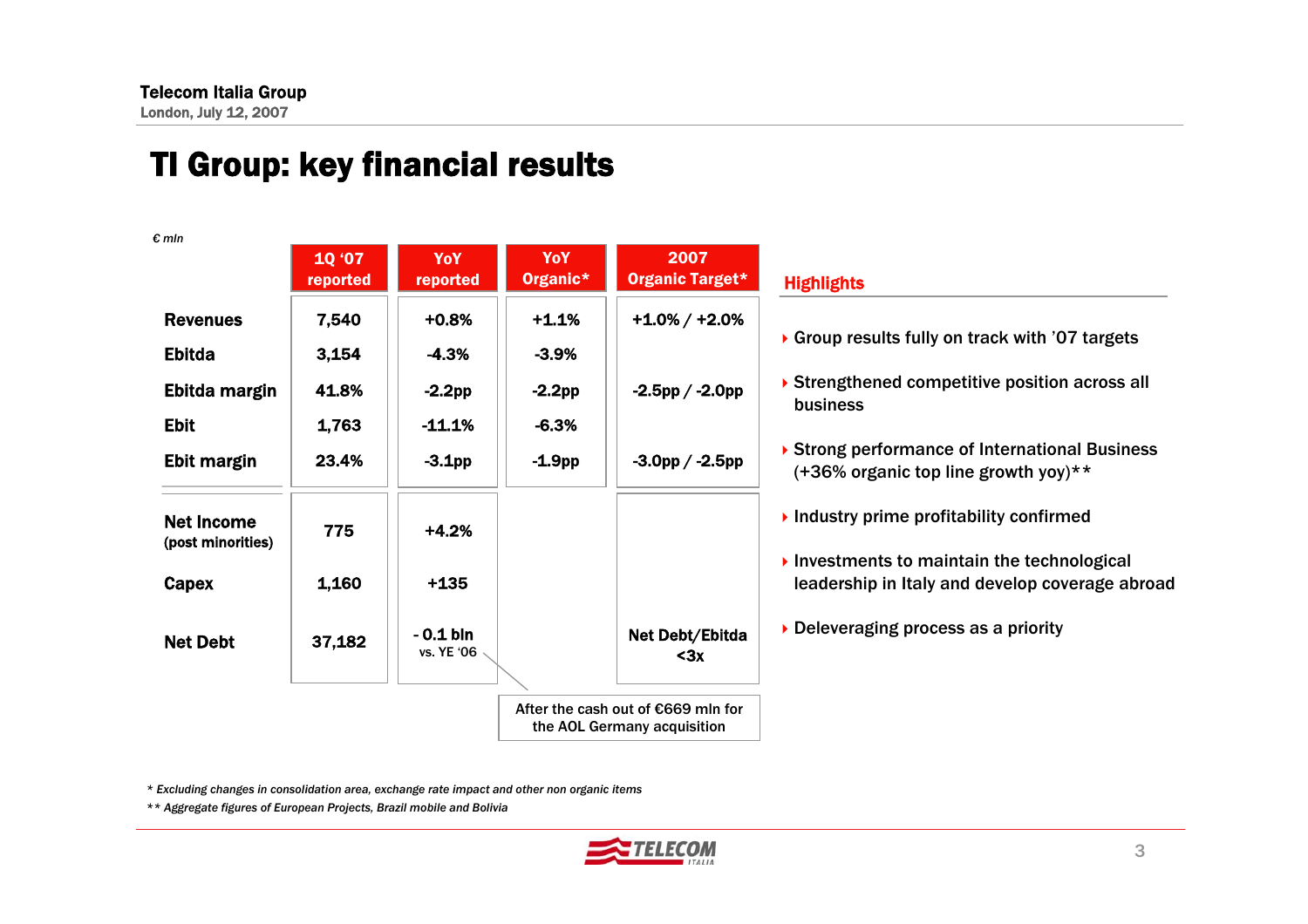#### Financial Performance Overview 1Q '07 vs 2007 Targets

|                                                   | 10'07<br>reported | Δ1Q'07<br>organic YoY | 2007 organic<br>targets |
|---------------------------------------------------|-------------------|-----------------------|-------------------------|
| <b>Domestic, <math>(E \text{ min}, \%)</math></b> |                   | Excl. NNG*            |                         |
| <b>Revenues</b>                                   | 6,009             | $-2.6%$<br>$-4.5%$    | $-3.5\%/ -2.5\%$        |
| <b>Fixed Revenues</b>                             | 3,989             | $-4.1%$<br>$-6.8\%$   | $-3.5\%$ /-2.5%         |
| <b>Mobile Revenues</b>                            | 2,365             | $-0.2%$               | $-3\%$ / $-2\%$         |
| % EBITDA Margin                                   | 47.5%             | $-2.3$ pp at $48.1\%$ | $-2.0 / -1.5$ pp        |
| European BroadBand, $(\epsilon \text{ min}, \%)$  |                   |                       | <b>Reported data</b>    |
| <b>Revenues</b>                                   | 304               |                       | $~1.6$ Bn $~6$          |
| % EBITDA Margin                                   | 9.9%              |                       | $>14\%$ mg.             |
| <b>TIM Brasil, (Reais mln, %)**</b>               |                   |                       |                         |
| <b>Revenues</b>                                   | 3,040             | $+37.4%$              | >15%                    |
| % EBITDA Margin                                   | 24.5%             |                       | $~23\%$                 |

*\* excluding change in accounting for Non Geographic Numbers (-119 mln € in 2006).* 

*In accordance with AGCOM deliberation 417/06/CONS, starting January 1st 2007, Telecom Italia invoices services rendered by OLO on NNG while does not assume credit risks. These services, since January 1st are thus no longer recorded for as revenues and costs in Telecom Italia accounts*

*\*\* IAS Gaap*

*\*\*\* Figures adjusted considering Bill & Keep elimination starting from 01/01/05* 

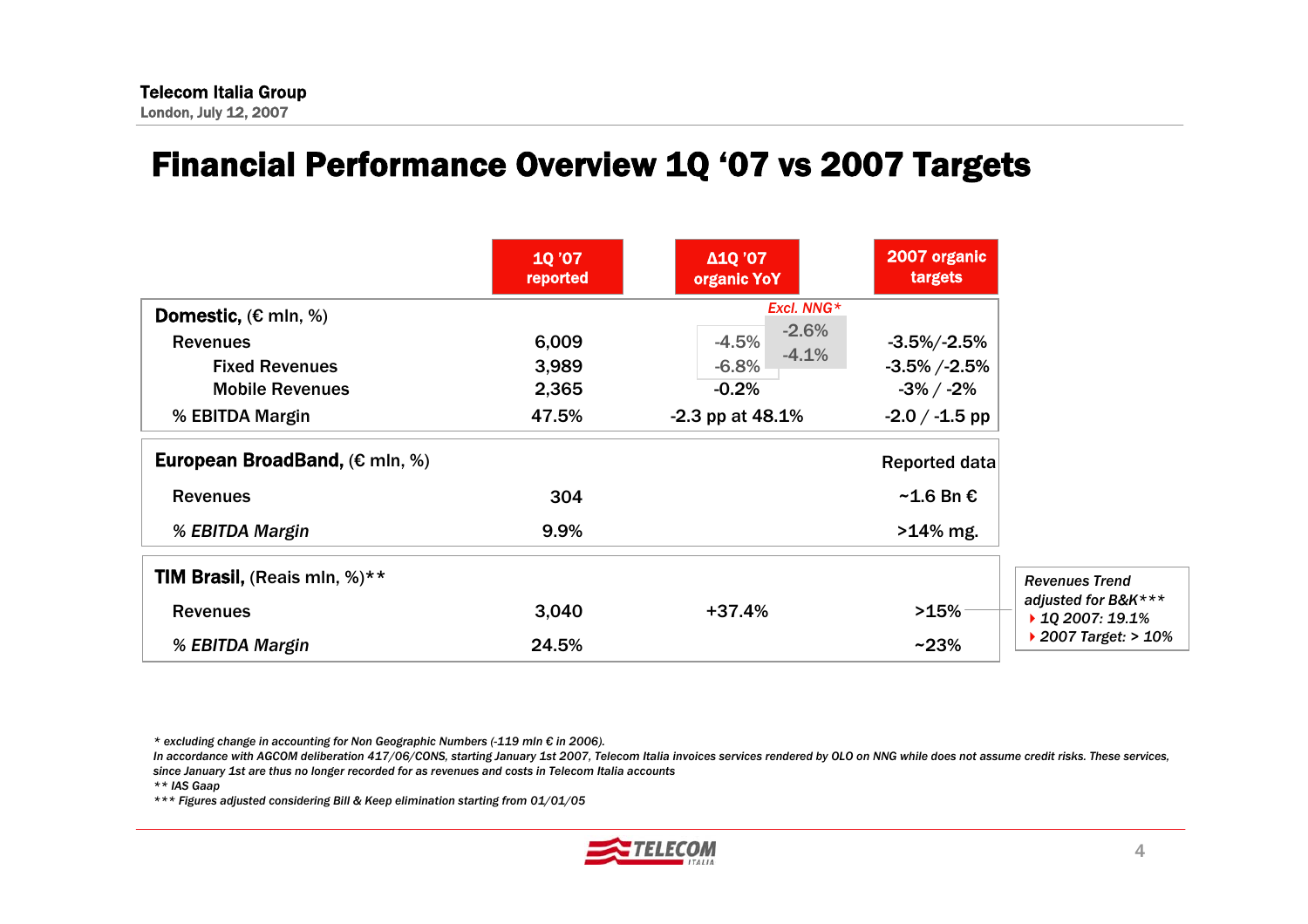#### Debt structure as of March 31, 2007



|                           | <b>Maturities and risk management</b>                                                                                                                                                |
|---------------------------|--------------------------------------------------------------------------------------------------------------------------------------------------------------------------------------|
| $(*)$<br>ıcility<br>eases | € 6.7 bln liquidity position plus further $∈$ 6.5 bln<br>▶<br>committed unfunded bank lines grant sure and<br>ample treasury margin and allow full flexibility<br>for future funding |
|                           | Average bond maturity: 8.47 years<br>▶                                                                                                                                               |
|                           | Fixed rate portion on debt approximately 70%<br>▶                                                                                                                                    |
|                           | Around 38% of outstanding bonds is<br>▶<br>denominated in USD and GBP and is fully<br>hedged                                                                                         |

*(1) Including € 1,289 mln of IAS adj of which € 404 mln on bonds*

*(2) Liquidity Nominal Position, represented by cash and marketable securities stands at € 6.7 bn*

(\*) including the current portion of non current liabilities (maturing within 12 months) for  $\epsilon$  5,455 mln (of which bonds  $\epsilon$  4,154 mln and other  $\epsilon$  1,301 mln)

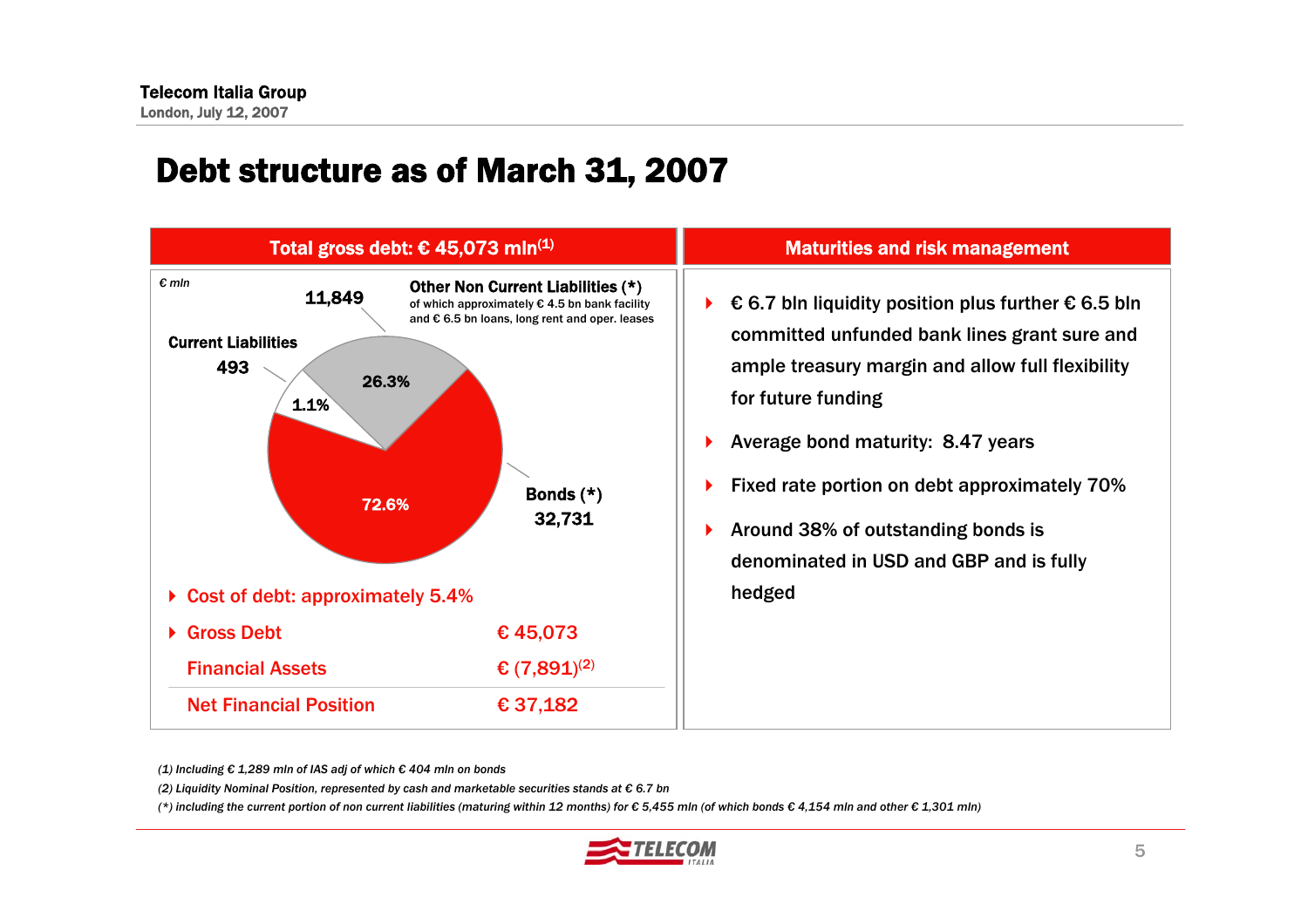# Group operating targets 2007-2009

| € bn, %                       | 2006                        | 2007 Targets**      | 2009 Targets<br>w/o Argentina        | 2009<br>with Argentina |
|-------------------------------|-----------------------------|---------------------|--------------------------------------|------------------------|
|                               | Organic<br><b>2007 base</b> | Organic<br>vs. 2006 | Organic<br>vs. 2007                  | Organic<br>vs. 2007    |
| <b>Revenues</b><br>growth     | $31.6$ <sup>*</sup>         | $+1.0\% + 2.0\%$    | $+1.0\% + 2.0\%$<br>CAGR 2007 - 2009 | adds approx. +0.5%     |
| <b>EBITDA</b>                 | 13.1                        |                     |                                      |                        |
| <b>EBITDA Margin</b>          | 41.5%                       | $-2.5$ pp $-2.0$ pp | <b>Broadly Stable</b>                | <b>Broadly Stable</b>  |
| <b>EBIT</b>                   | 7.6                         |                     |                                      |                        |
| <b>EBIT Margin</b>            | 24.0%                       | $-3.0$ pp $-2.5$ pp | <b>Broadly Stable</b>                | <b>Broadly Stable</b>  |
| <b>CAPEX</b>                  | 5.1                         |                     | ∑ 07-09 ~ 15Bn€                      |                        |
| % on sales                    | 16.4%                       |                     | < 13% on sales                       | < 13% on sales         |
| <b>Net Financial Position</b> | 37.3                        | NFP reducing        | NFP reducing                         | NFP reducing           |
| NFP/Ebitda                    |                             | $<$ 3.0 X           | $<$ 3.0 X                            | $<$ 3.0 X              |

\* 31.3 mln € Organic Revenues 2006 + AOL perimeter and other variations +0.3 mln € = 31.6 mln €

*\*\* Includes Bersani Decree Impact* 

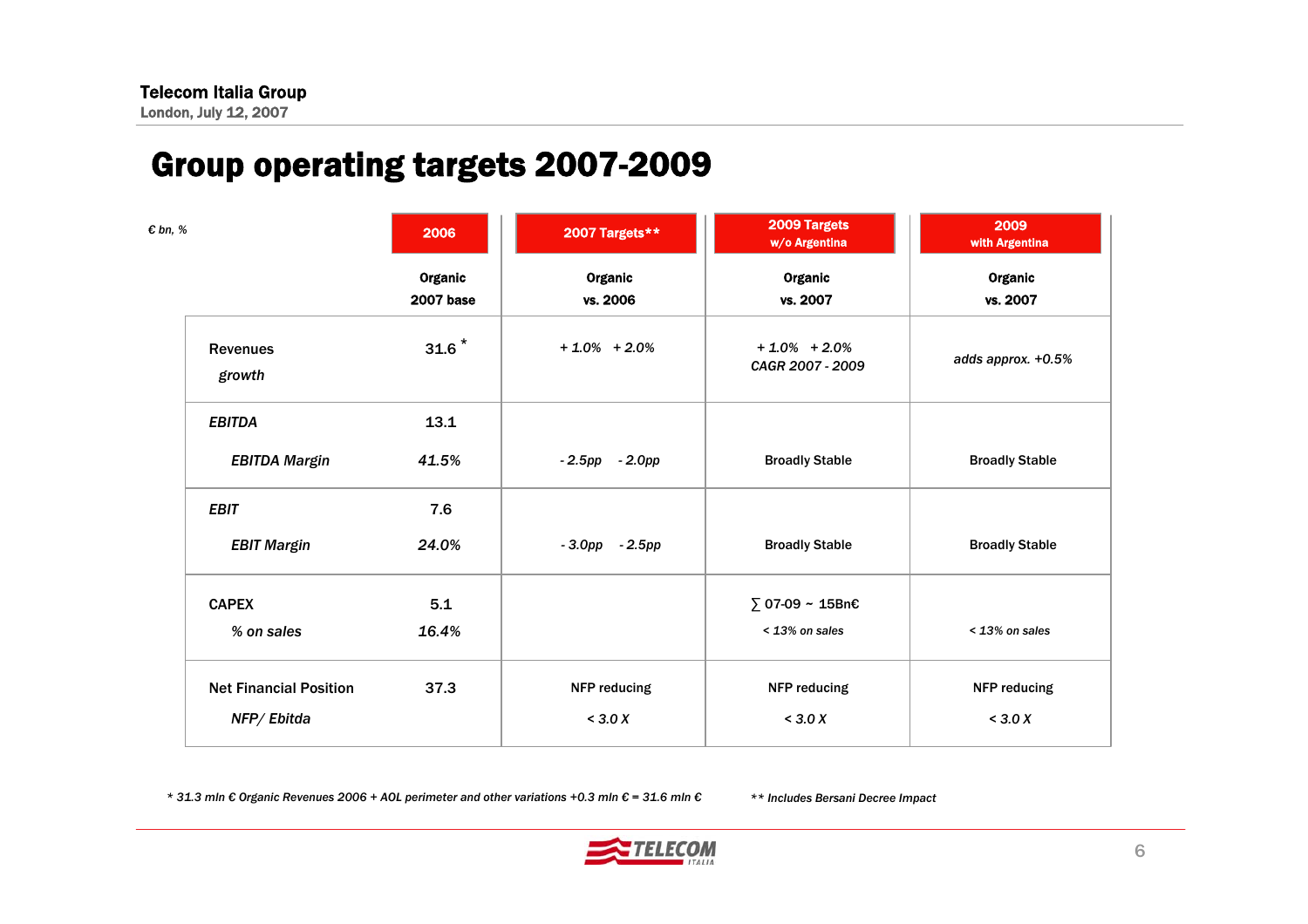#### Agenda

▶ Telecom Italia Group 1Q'07 financial results and operating targets

▶ Telecom Italia Group's approach to Sustainability

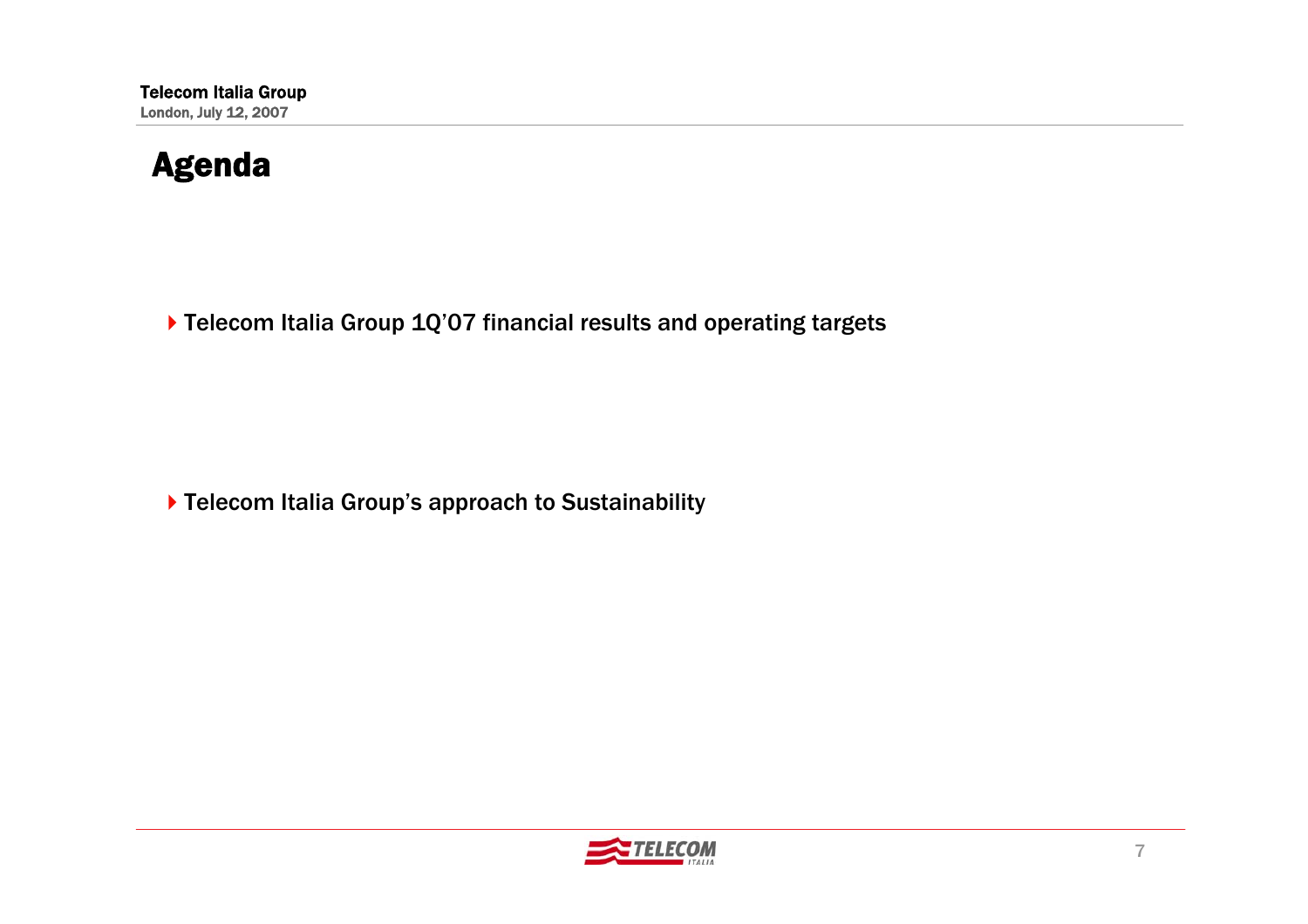# Highlights



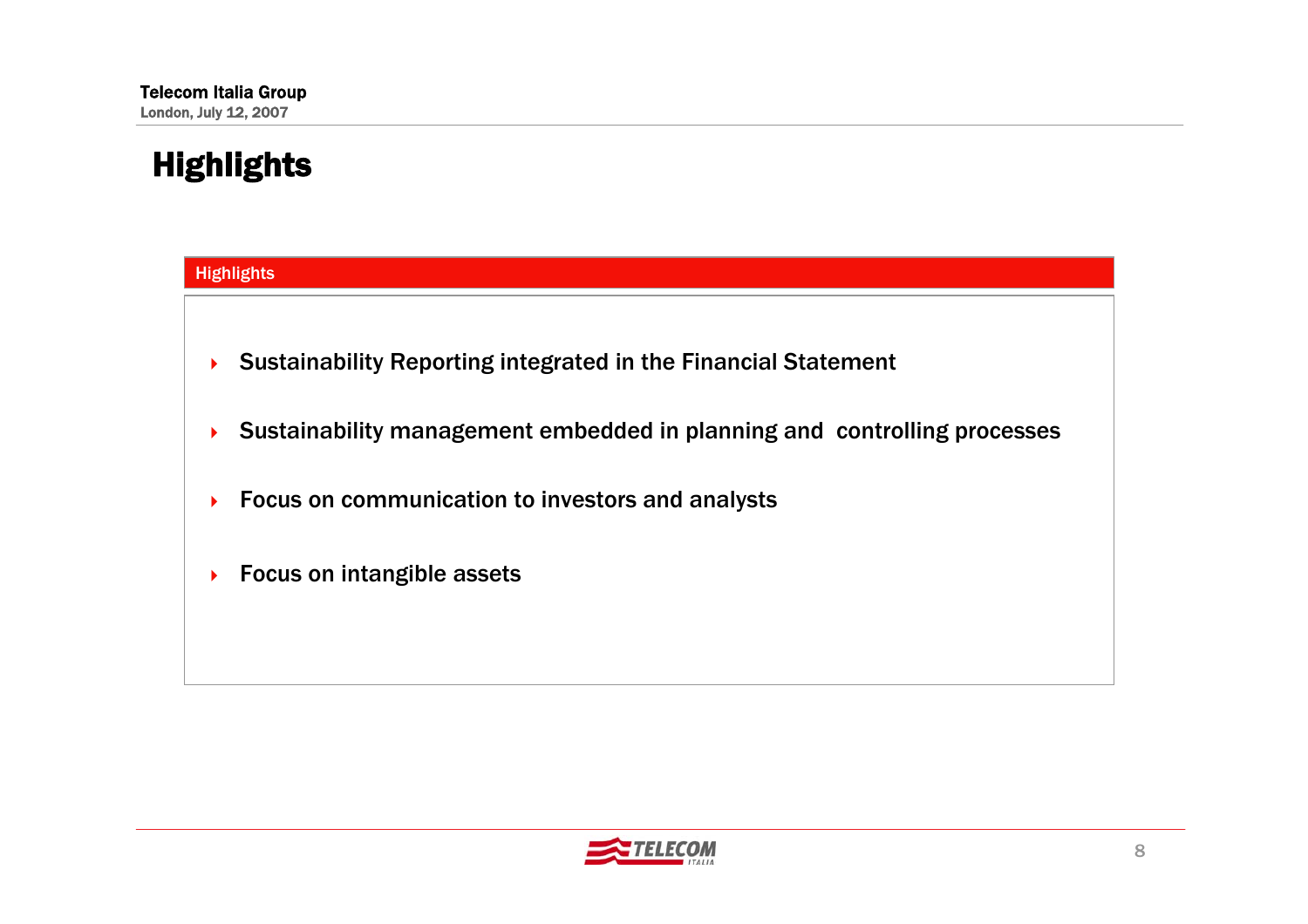# Approach



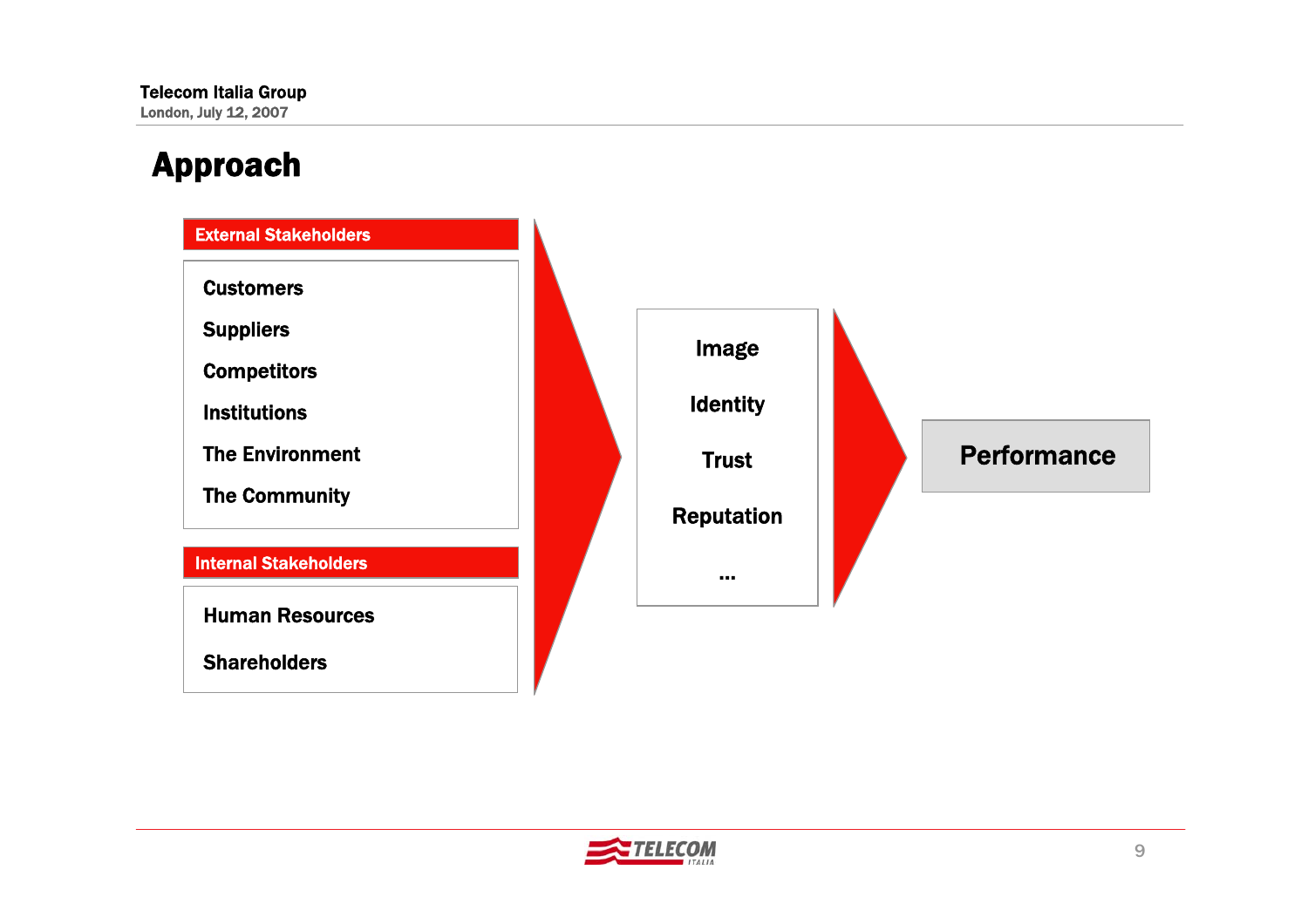Evolution

#### 1997 - 1999  $\triangleright$  $\langle$  2000 - 2001  $\rangle$  $\langle$  2002 - 2007  $\rangle$ ▶ Environmental Charter ▶ Charter of Values ▶ Socio-environmental reports **ETNO** ▶ Sodalitas ▶ CSR Europe ▶ TIM's Code of Ethics ▶ Charter of Services Group's Code of Ethics ▶ Code of Conduct for insider dealing Integration of Sustainability Reporting into the Group Financial Statement (TBL) Global Compact (UN) ▶ European Road Map (EU) ▶ European Alliance on CSR  $\blacktriangleright$  Internal reporting system ▶ Sustainability Plan in the Group Industrial PlanGovernanceInvolvementwith other**Organizations** Reporting **Charters** and Codes

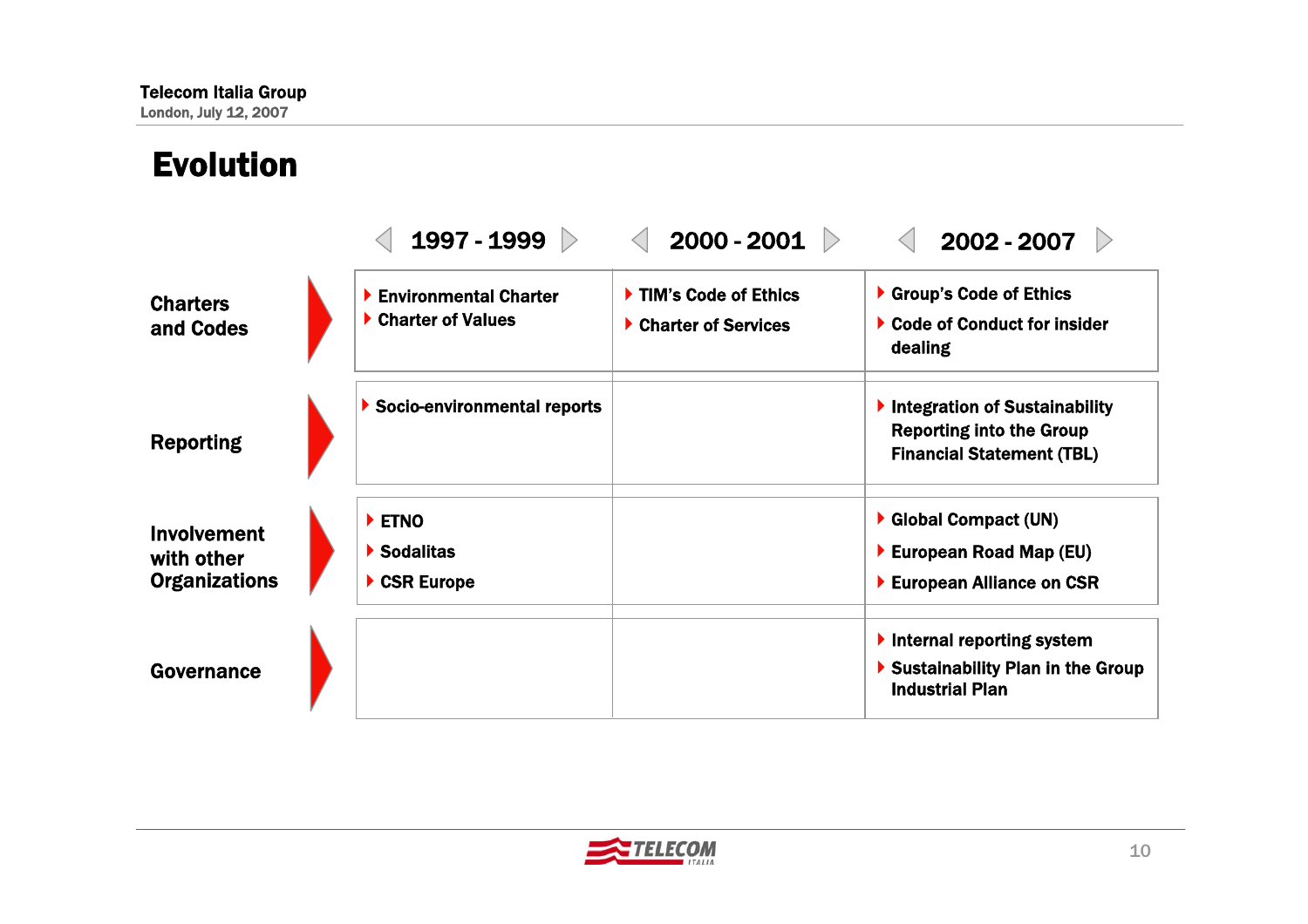# Organizational model



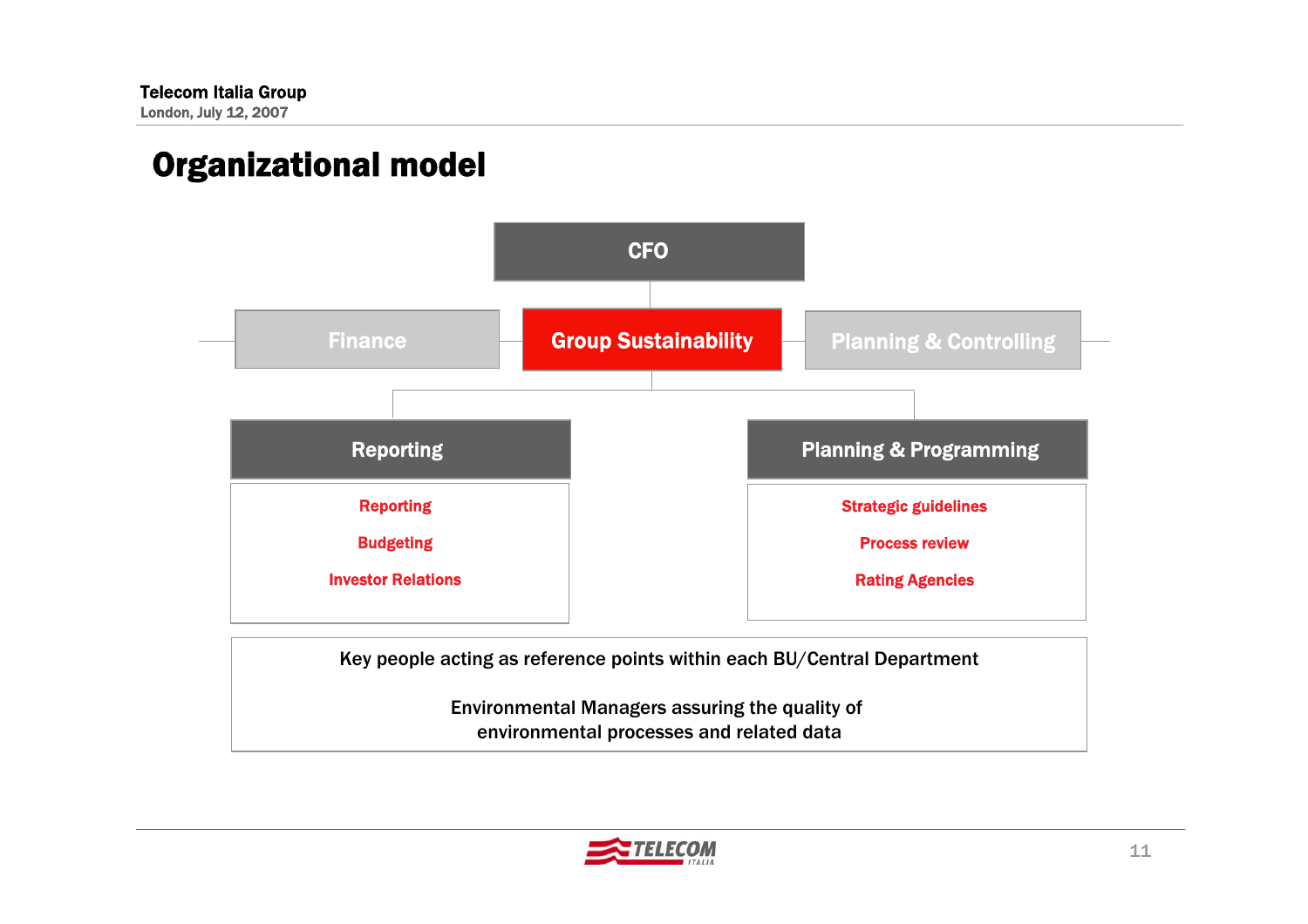#### Internal reporting system



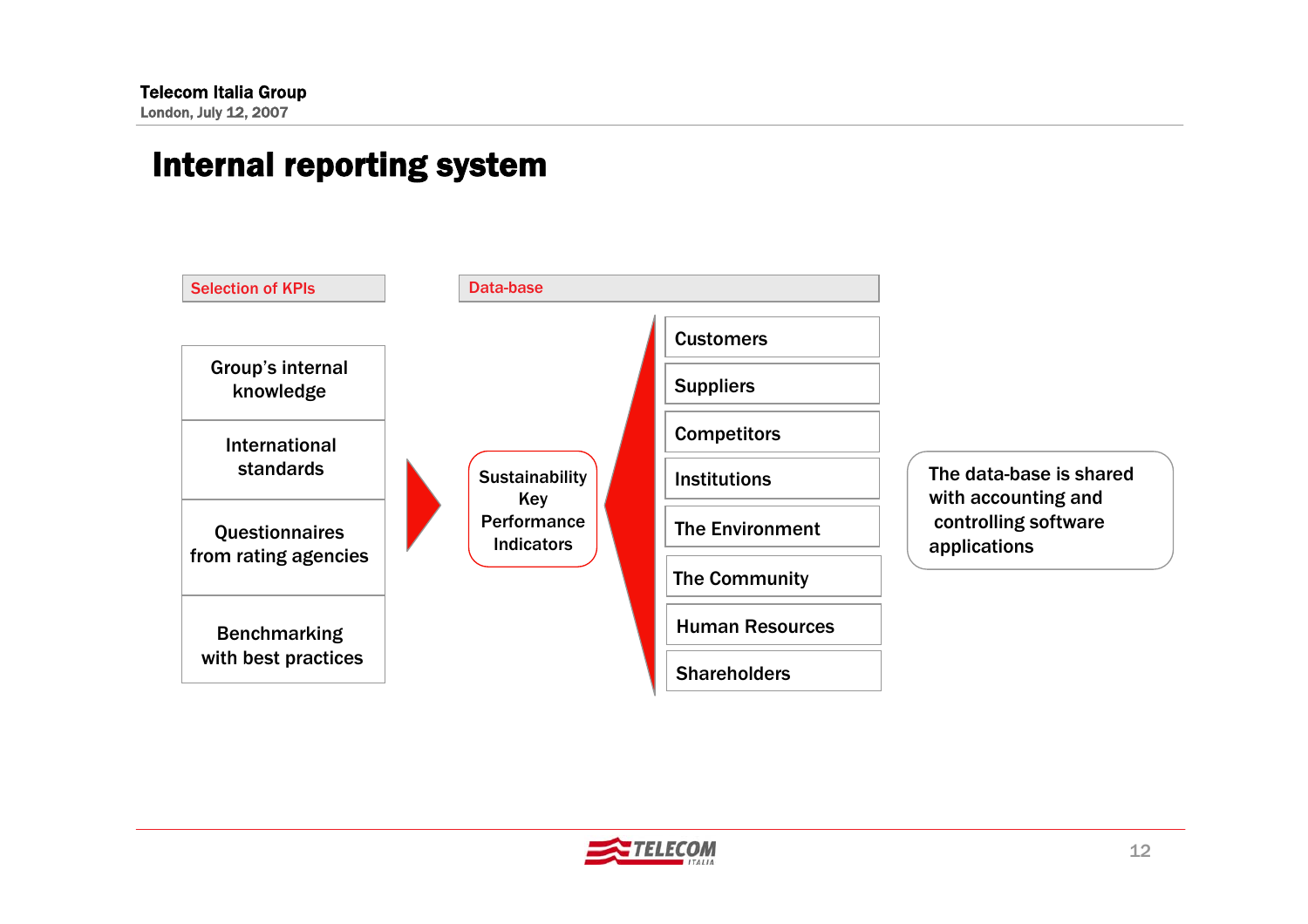| <b>Customers</b>                                                                                                                                                                                   | <b>Suppliers</b>                                                                                                        | <b>Competitors</b>                                                                                                                                                                                                                                       | <b>Institutions</b>                                                                                                           |
|----------------------------------------------------------------------------------------------------------------------------------------------------------------------------------------------------|-------------------------------------------------------------------------------------------------------------------------|----------------------------------------------------------------------------------------------------------------------------------------------------------------------------------------------------------------------------------------------------------|-------------------------------------------------------------------------------------------------------------------------------|
| Number of Lines<br>▶ Customer Relationship<br><b>Management</b><br>Service Quality<br>$\triangleright$ Claims<br>Services for customers with<br>special needs<br>$\blacktriangleright$ Involvement | $\triangleright$ Supply chain<br>management<br>$\blacktriangleright$ Joint actions<br>$\blacktriangleright$ Involvement | $\blacktriangleright$ Involvement<br>$\triangleright$ Anti-trust procedures and<br>claims<br>▶ Legislation updates                                                                                                                                       | $\triangleright$ Tax and added value<br>$\triangleright$ Grants<br>$\blacktriangleright$ Involvement<br>▶ Legislation updates |
| <b>Environment</b>                                                                                                                                                                                 | <b>Community</b>                                                                                                        | <b>Human Resources</b>                                                                                                                                                                                                                                   | <b>Shareholders</b>                                                                                                           |
| $\triangleright$ Natural resources<br>consumption (energy,<br>water, fuel, etc)<br>$\blacktriangleright$ Emissions<br>▶ Waste Management<br>Electromagnetism                                       | • Donations<br>$\blacktriangleright$ Investments<br>$\triangleright$ R&D<br>$\blacktriangleright$ Involvement           | Compensation policies<br>$\triangleright$ Training and development<br>▶ Health and Safety<br>$\blacktriangleright$ Equal opportunities<br>$\blacktriangleright$ Industrial relations<br>$\triangleright$ Welfare<br>Human rights and labour<br>standards | Dividends<br>$\triangleright$ Net debt<br>Corporate Governance<br>$\triangleright$ Risk management                            |

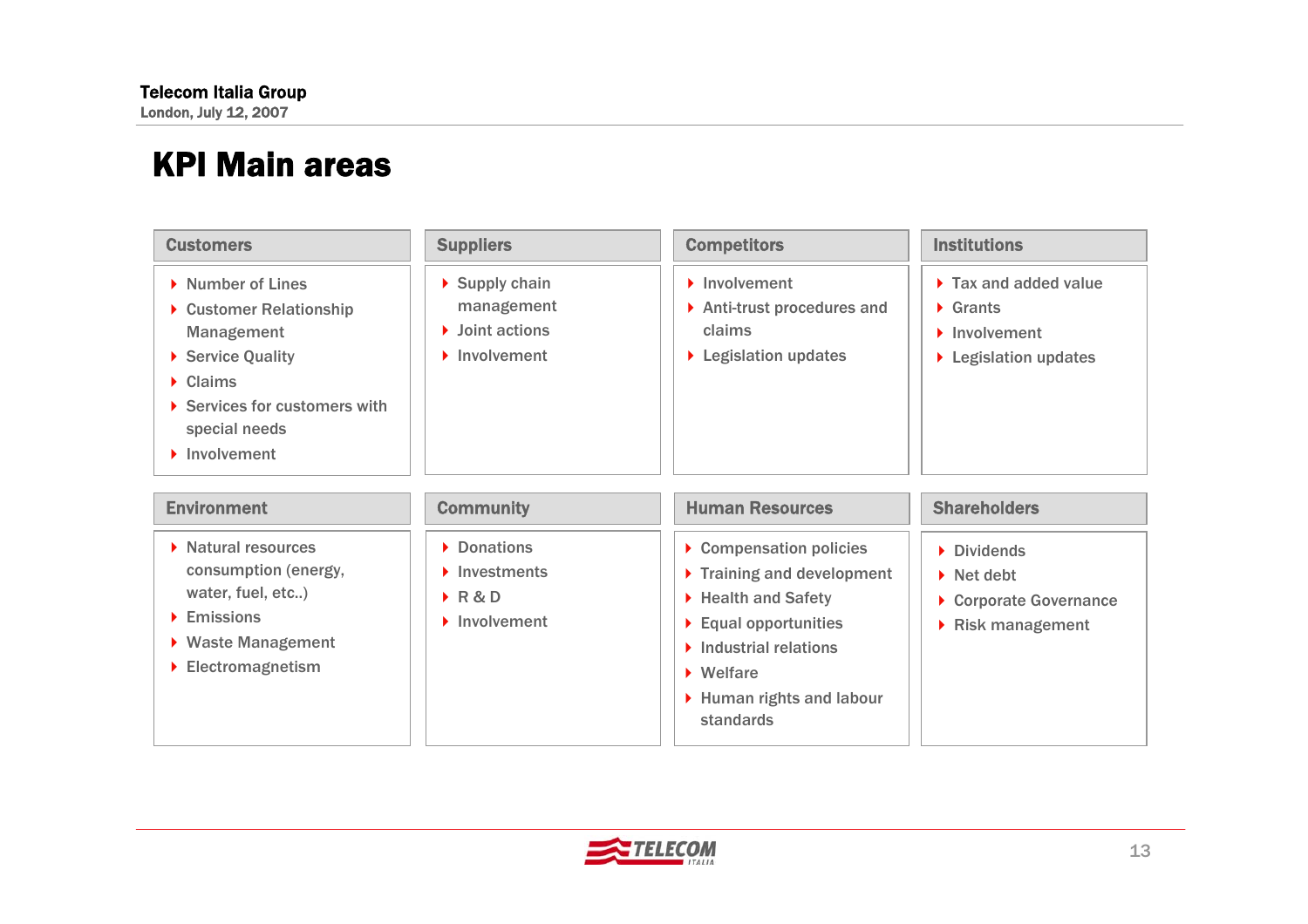# Planning



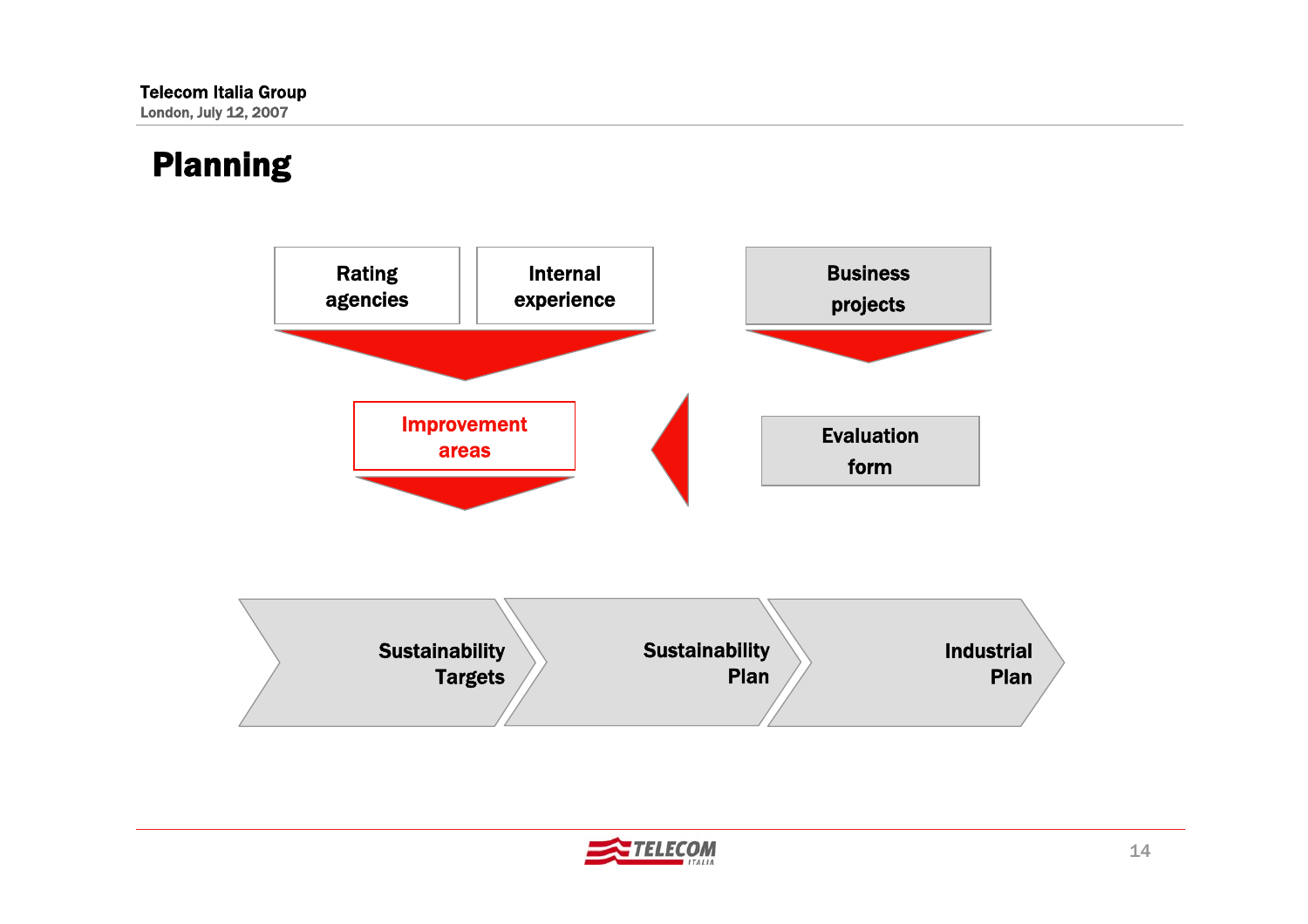#### 2006 Results - Environmental Targets

- ▶ Eco-Efficiency indicator (Bit/Joule) shows a 60% improvement versus last year.
- Photovoltaic plants and fuel cells projects in place.
- Specific Absorption Rate verified in 88% of technologically advanced and most widespread mobile phones.
- ▶ 15% reduction in electromagnetic emissions in selected Base Transceiver Stations, thanks to power management measures.

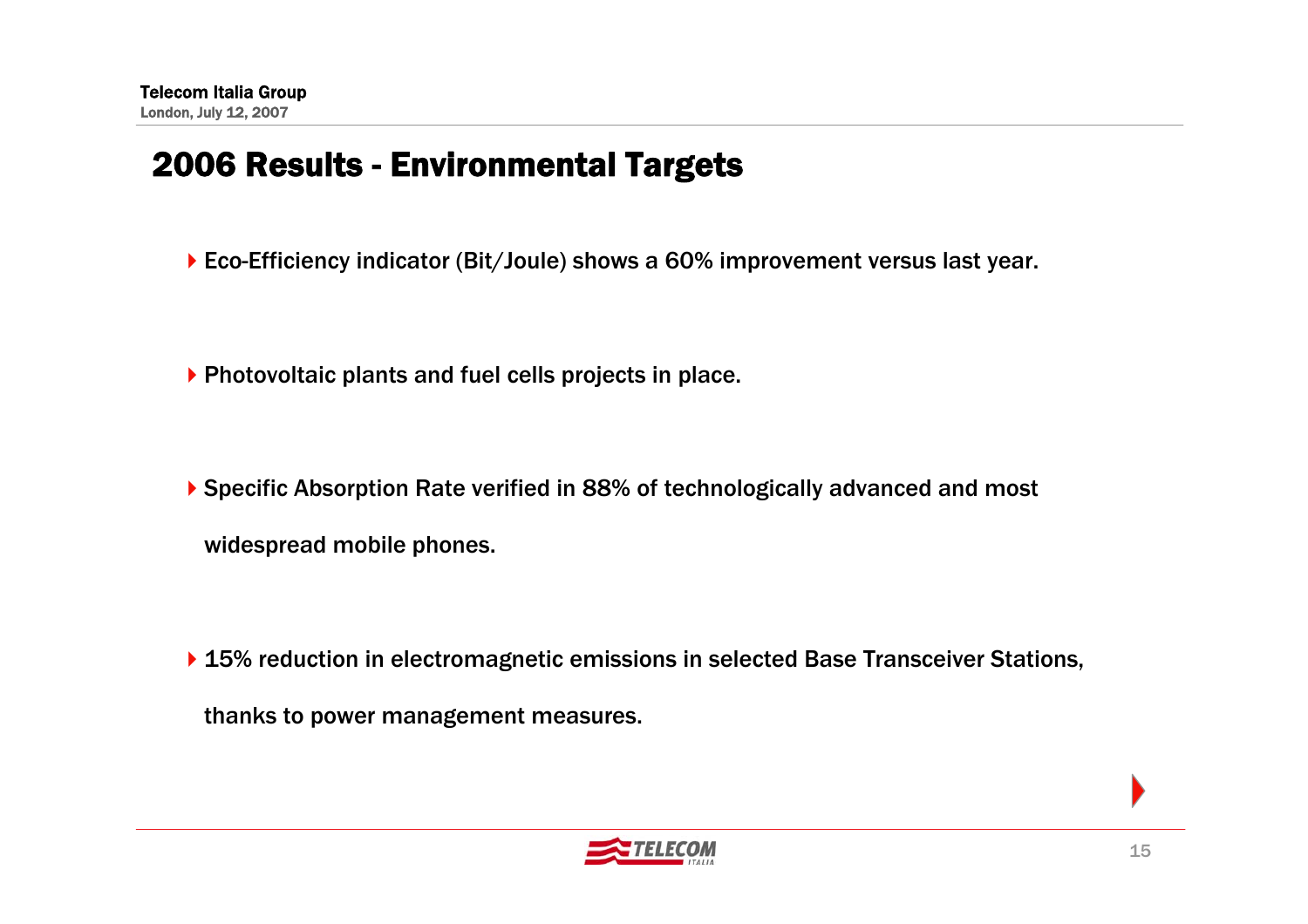#### Results – Environmental Targets

- Waste recycling program (covering paper, wood, glass, metal and plastic) in the main Group's offices.
- Awareness campaign in order to reduce paper consumption and to promote the use of recycled one.
- ▶ Carbon dioxide emissions saved by replacing old cars and heating plants.
- ▶ Contribution to the drafting of a Code of Conduct (CoC) aimed at minimising energy consumptions for broadband technology. The CoC has been promoted by the European Union through the Joint Research Centre.

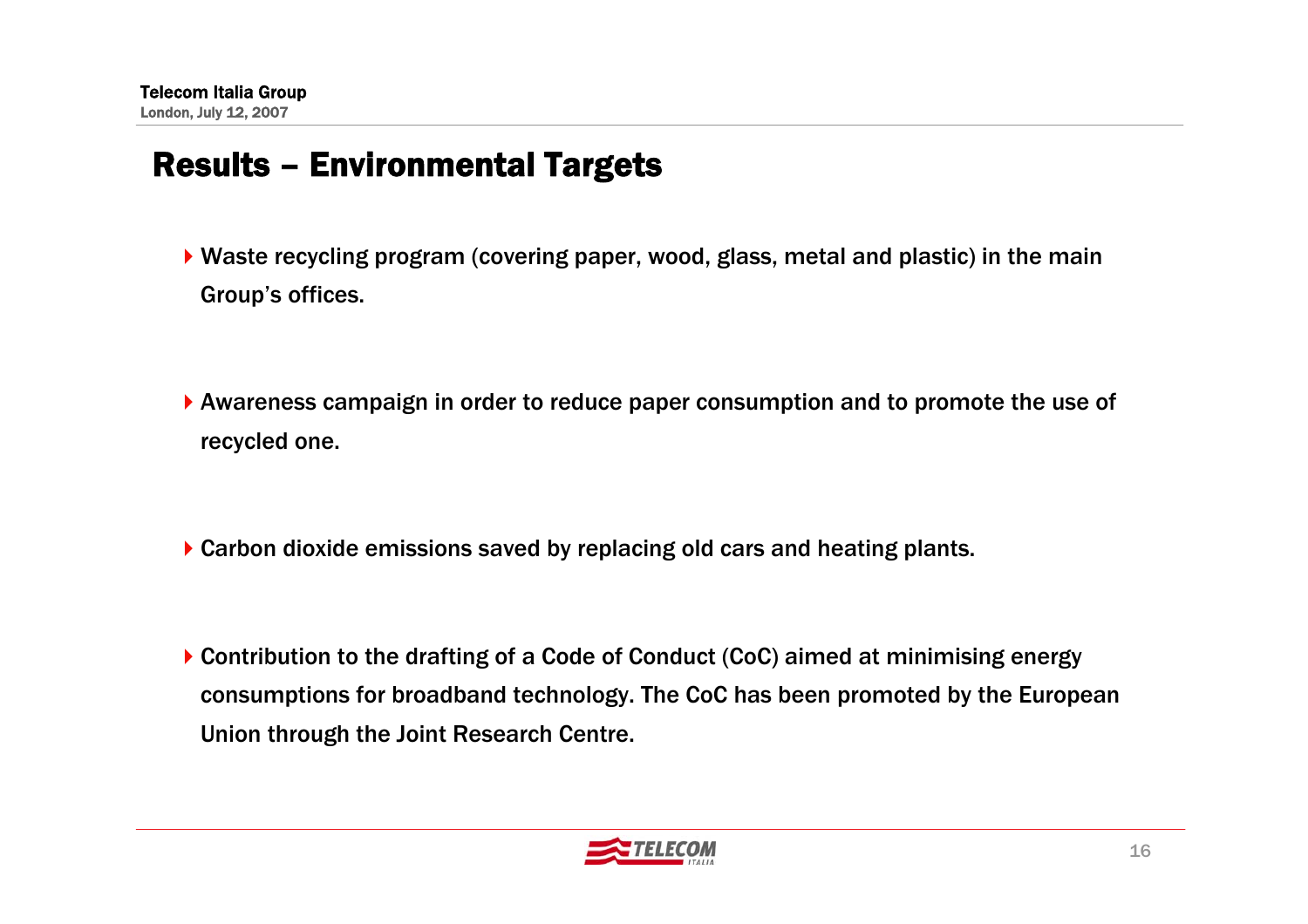#### Results – Other Targets

- ▶ Performance Improvement on customer service Evolution Project (accuracy and punctuality up to 98% for new fixed lines and 97% for ADSL)
- Sustainability Internet web site renewal (TI among the three best in class Italian companies in "Webranking 2006")
- ▶ Human Rights and Labour Standards Policy applied to all subsidiaries in order to assure adequate protection in the countries where the Group operates.
- ▶ Supply Chain Management Policy to safeguard ethical, environmental and social values, in line with the Code of Ethics principles.

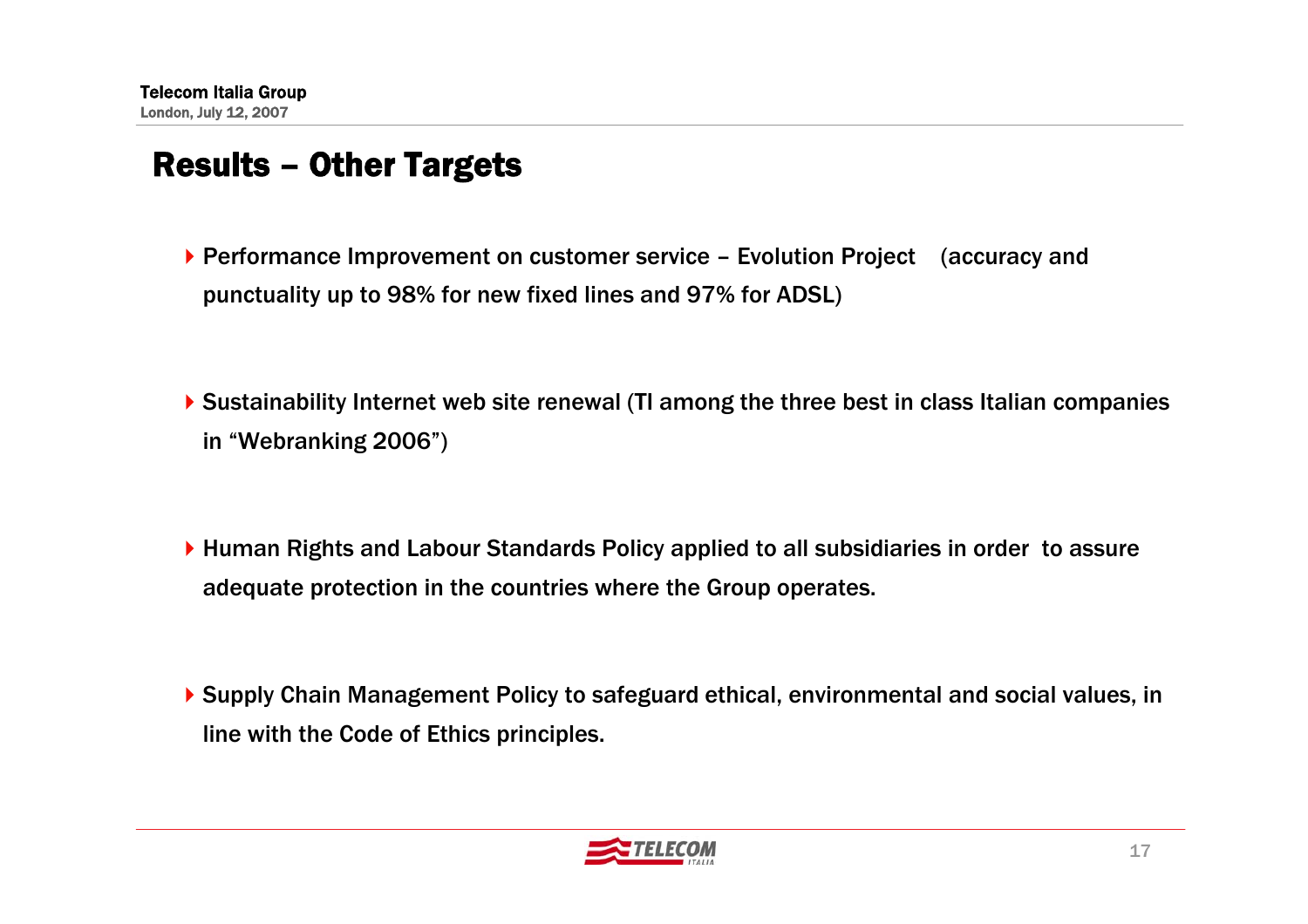# Planning

| <b>Description [1]</b>                                                                             | <b>Measurement unit</b>                   | <b>Actual</b><br>2006 | <b>Target</b><br>2007 |
|----------------------------------------------------------------------------------------------------|-------------------------------------------|-----------------------|-----------------------|
| Percentage of APPOINTMENTS KEPT by technicians at the customer's premises                          | %                                         | 98                    | 98                    |
| Percentage of TELEPHONE LINES activated through "Ready access "[2]                                 | %                                         | 15                    | 18                    |
| <b>SATISFACTION</b> of employees measured through the "Group Photo" questionnaire                  | Average satisfaction level <sup>[3]</sup> | 6.21                  | $\geq 6.21$           |
| <b>TRAINING AND EDUCATION</b>                                                                      | Hours per-capita [4]                      | 29.2                  | 29.3                  |
| <b>HEALTH:</b> percentage of sickness hours with respect to working hours                          | %                                         | 3.5                   | $\leq$ 3.5            |
| <b>EQUAL OPPORTUNITIES: women working with respect to total staff</b>                              | %                                         | 26.7                  | 26.8                  |
| <b>ENERGY: eco-efficiency indicator</b>                                                            | Bit/Joule                                 | 600                   | 850                   |
| <b>ELECTROMAGNETISM:</b> reduction of the power emitted by UMTS base transceiver station cells [5] | No. of cells with second carrier          | $\mathbf{O}$          | 500                   |
| <b>ELETTROMAGNETISM: SAR (Specific Absorption Rate) qualification</b>                              | % [6]                                     | 88                    | 95                    |
| <b>WASTE:</b> offices with over 100 employees equipped for differentiated collection               | No. of offices                            | 32                    | 70                    |
| <b>PAPER:</b> purchased recycled paper                                                             | $%$ [7]                                   | $\mathbf{2}$          | 40                    |
| Replacement of Euro3 VEHICLES with Euro4 vehicles <sup>[8]</sup>                                   | No. of replaced vehicles                  | 1500                  | 1000                  |
| Replacement of oil <b>BOILERS</b> with methane boilers                                             | Tons of CO <sub>2</sub> not emitted       | 800                   | 500                   |
| <b>DIGITAL DIVIDE: ADSL coverage</b>                                                               | % [9]                                     | 89.4                  | 94.5                  |
| <b>DIGITAL DIVIDE: IPTV coverage</b>                                                               | %9                                        | 45                    | 51                    |
| <b>DIGITAL DIVIDE: UMTS coverage</b>                                                               | % [10]                                    | 70.8                  | 77                    |

[1] Unless otherwise indicated objectives refer to Telecom Italia S.p.A. activities.

 $E<sup>[2]</sup>$  Ready access: fast and automatic activation of telephone lines without the technician intervention at the customer's premises.

- [3] Data refer to the Group's activities in Italy and is calculated on a 10-point scale.
- $[4]$  Data include classroom, online and training on the job education.
- [5] In high traffic conditions the use of two radiofrequency carriers instead of a single one reduces total power emitted by the station by 15%.
- [6] The percentage is calculated on the most technologically innovative and widespread handsets models.
- [7] Measured with respect to the total purchased paper.
- $^{[8]}$  Euro4 vehicles allow an approximate 30% reduction of CO $_2$  emission as compared to Euro3.
- [9] The percentage refers to fixed telephone lines.
- [10] The percentage refers to residential population.

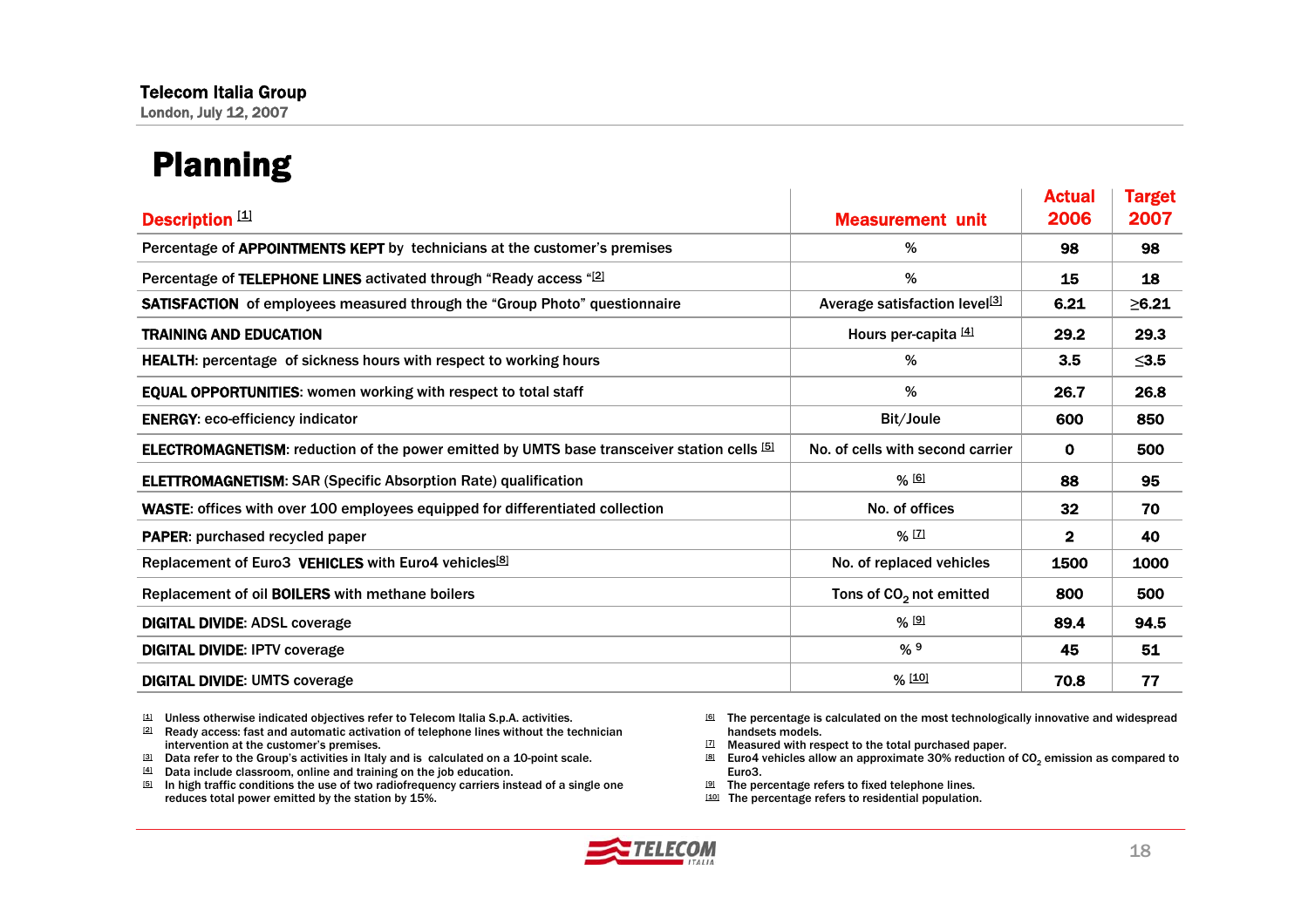# Sustainability Strategy 2007-2009

- ▶ Stakeholder involvement into business processes
- ▶ Increasing compliance with the Global Reporting Initiative (GRI) guidelines
- ▶ Setting of quantitative objectives (Customers, HR, Environment, Digital Divide)
- Integration between Sustainability and Innovation: a specific section within the Technological Plan is devoted to Corporate Responsibility
- Inclusion of specific questions regarding the Sustainability model adopted by the Group into Customers Satisfaction questionnaires
- ▶ Confirmation of the Group's international Sustainability commitments
- Monitoring of the sustainability targets set into managers' MBO (see next chart)

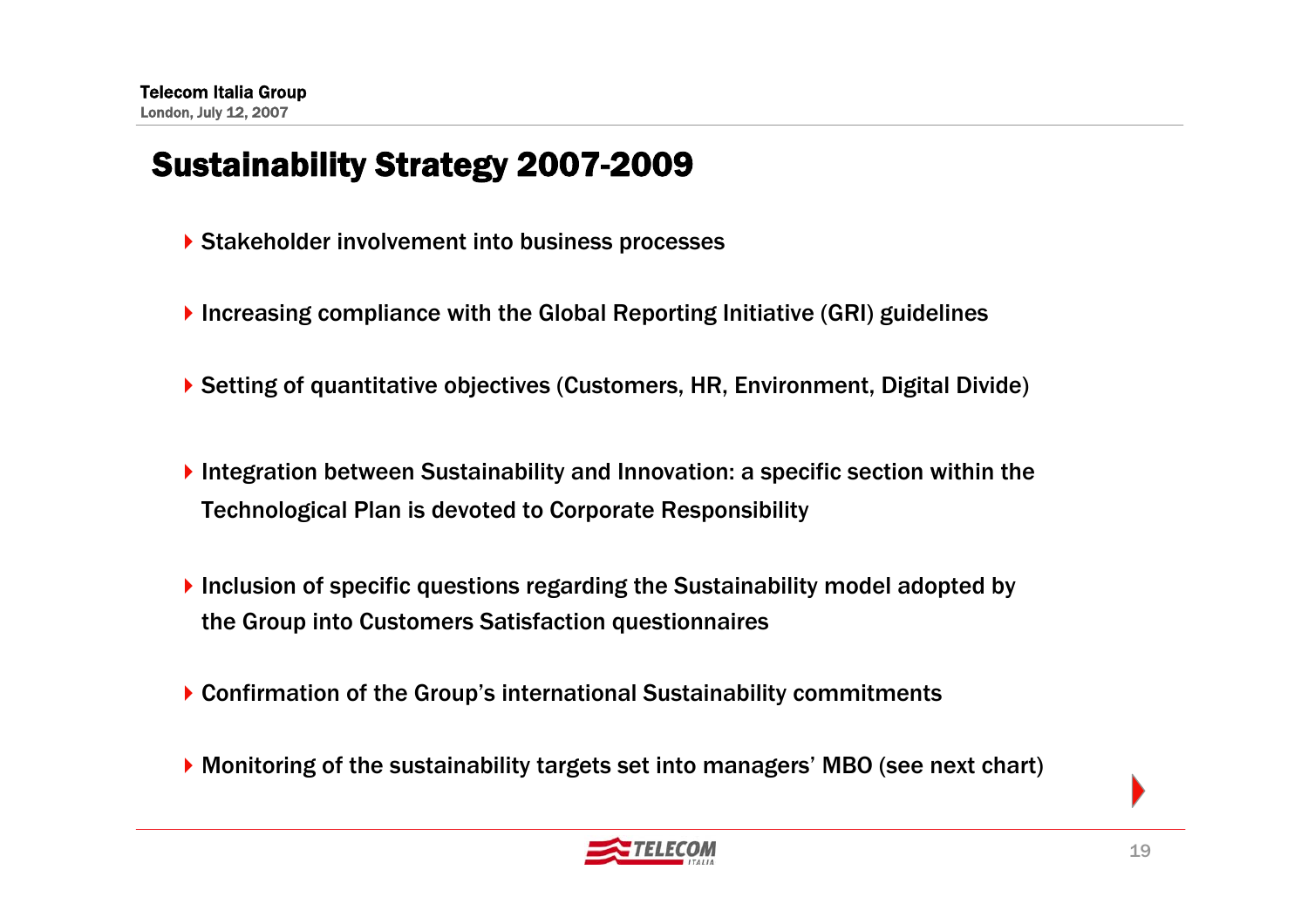# Sustainability into Managers' MBO

| <b>Stakeholder</b>             | <b>Objectives</b>                                                                                                                                                                                         |
|--------------------------------|-----------------------------------------------------------------------------------------------------------------------------------------------------------------------------------------------------------|
| <b>Customers</b>               | ▶ Customer Satisfaction<br>▶ Quality of provided service                                                                                                                                                  |
| <b>Human Resources</b>         | Surveys on employees' satisfaction<br>Employees' health and safety<br>Training on safety and environmental issues<br>Training programs and professional development<br>▶ Welfare activities for employees |
| Environment                    | $\triangleright$ Consumption of materials, energy and water<br>$\blacktriangleright$ Emissions<br>$\blacktriangleright$ Waste management<br>$\blacktriangleright$ Environmental remediation               |
| <b>Market and Institutions</b> | $\triangleright$ Compliance with laws, regulation and codes<br>$\triangleright$ Quality and promptness of company communication                                                                           |
| <b>Suppliers</b>               | Environmental controls on suppliers                                                                                                                                                                       |
| <b>Community</b>               | ▶ Organisation of cultural initiatives<br>$\blacktriangleright$ Quality of the initiatives/projects for the Community                                                                                     |

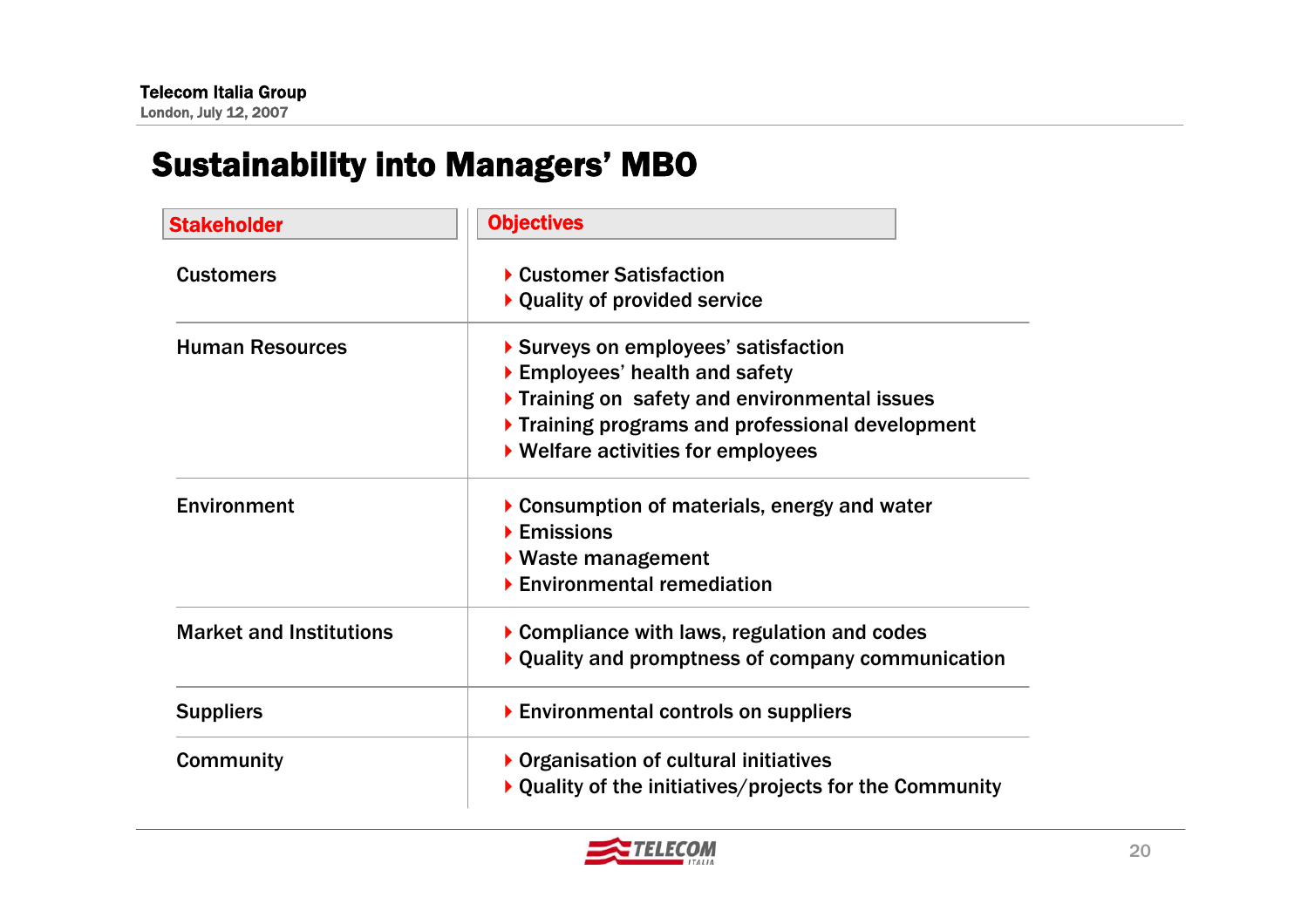### Contribution to the Community





Intermittent support to a wide range of "social" issues in response to the needs and appeals of community organisations , increasingly through partnerships between the company, its employees, customers and suppliers

> Long-term strategic involvement of the company to address a limited range of "social" issues

Activities in the Community usually by commercial departments to support directly the success of the company, also in partnership with charities and community-based organisations

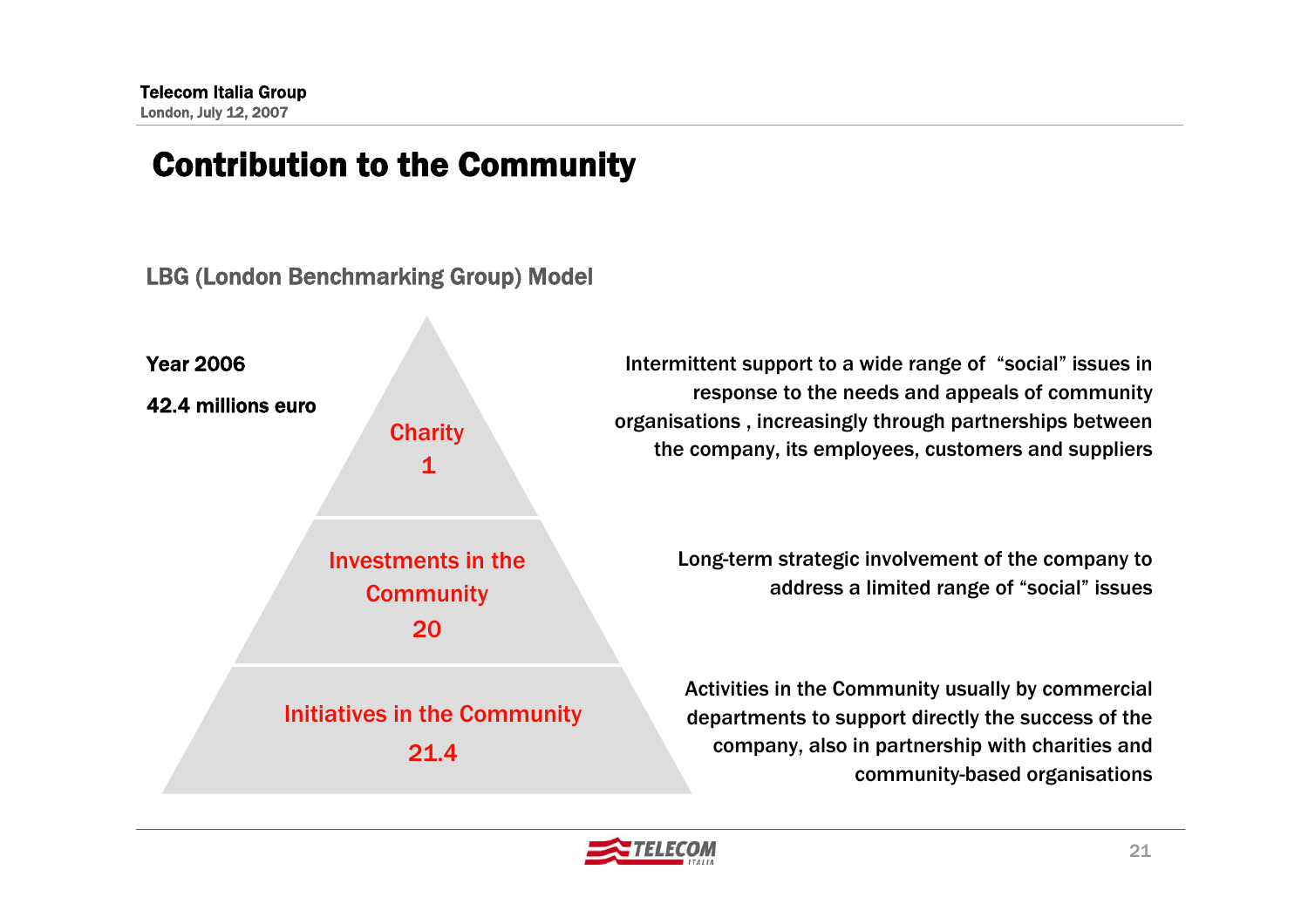# The "Intangibles" project - objectives

TI Group in partnership with Bocconi University embarked on a study on the relationship between financial and non financial performance in the TLC sector



The first phase of the project investigated the relationship existing between financial and non financial performance

The second phase defined the theoretical model to represent some specific intangible assets

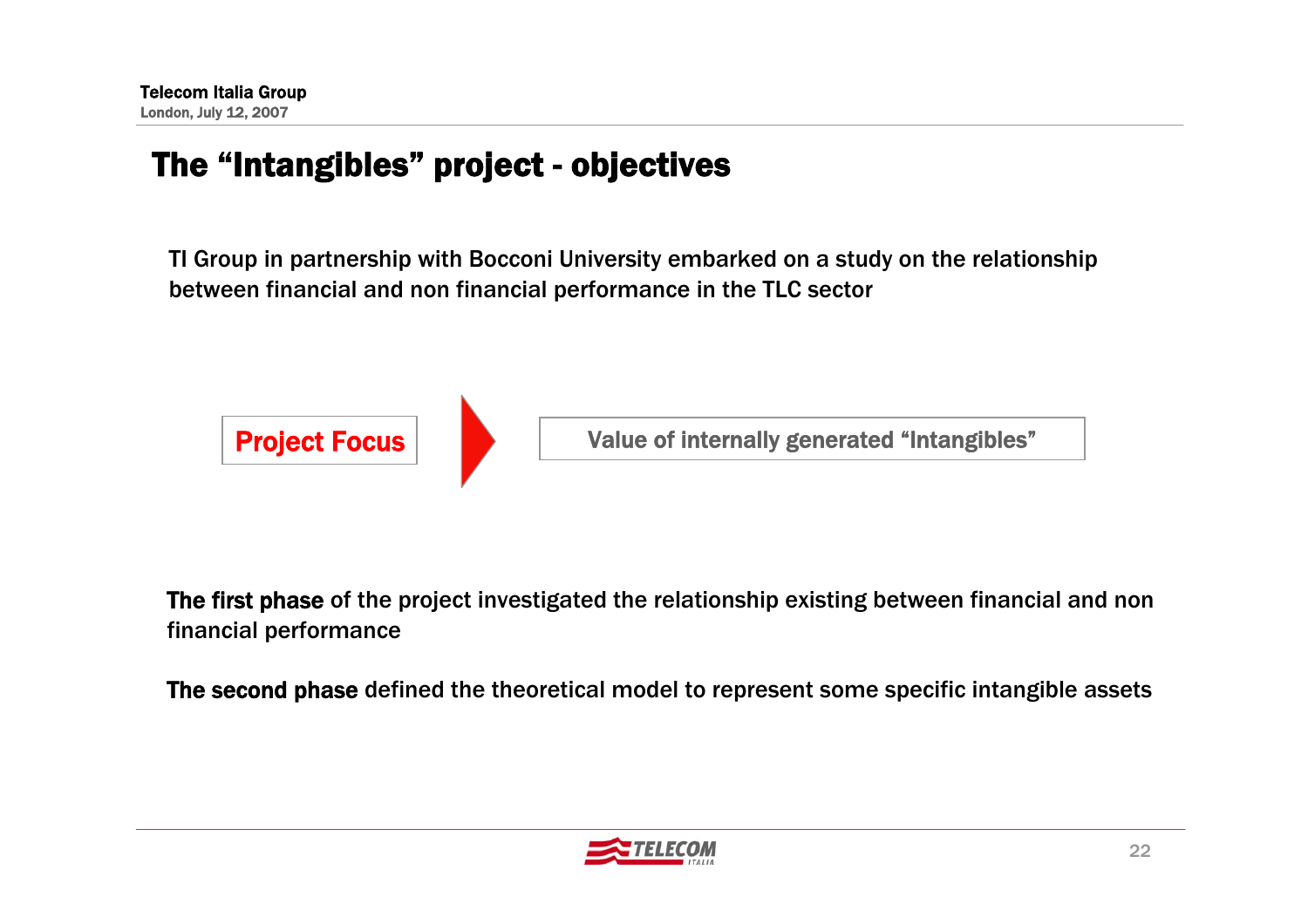# The "Intangibles" project  $-1<sup>ST</sup>$  phase conclusions

| $\parallel$ 1 $\parallel$ KLD Ratings - S&P 500 companies – Stepwise regression |
|---------------------------------------------------------------------------------|
|                                                                                 |

|  | Empirical evidence has been provided in favour of the existence of a relation |  |  |  |  |
|--|-------------------------------------------------------------------------------|--|--|--|--|
|  | between financial and non financial performance (S&P 500 companies)           |  |  |  |  |

| 3 | The communication of Sustainability should focus on the following topics: |
|---|---------------------------------------------------------------------------|
|   | ▶ Relations with Community                                                |
|   | ▶ Human Capital                                                           |
|   | ▶ Product Quality and Innovation                                          |
|   |                                                                           |

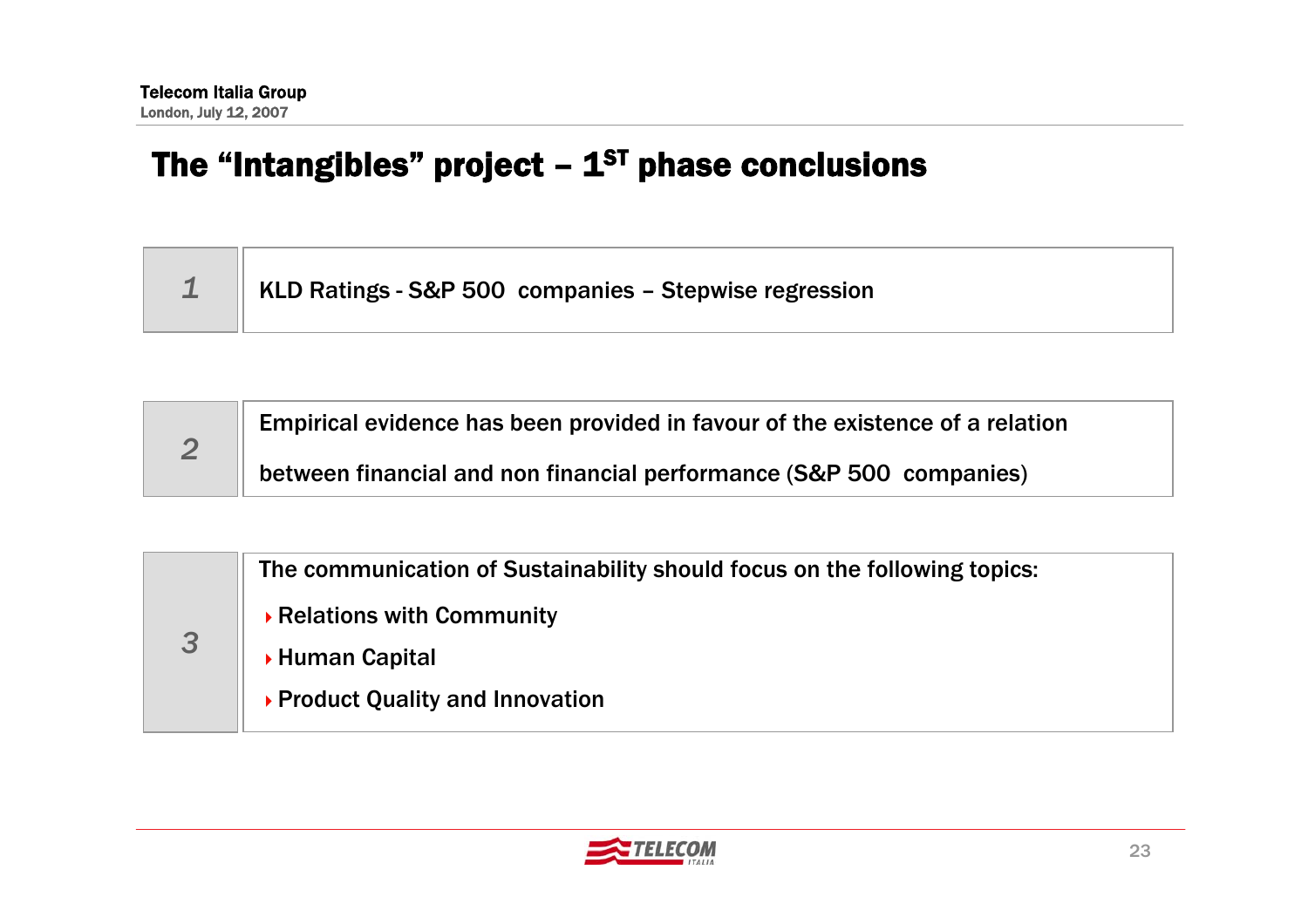# The "Intangibles" project  $-2<sup>nd</sup>$  phase model